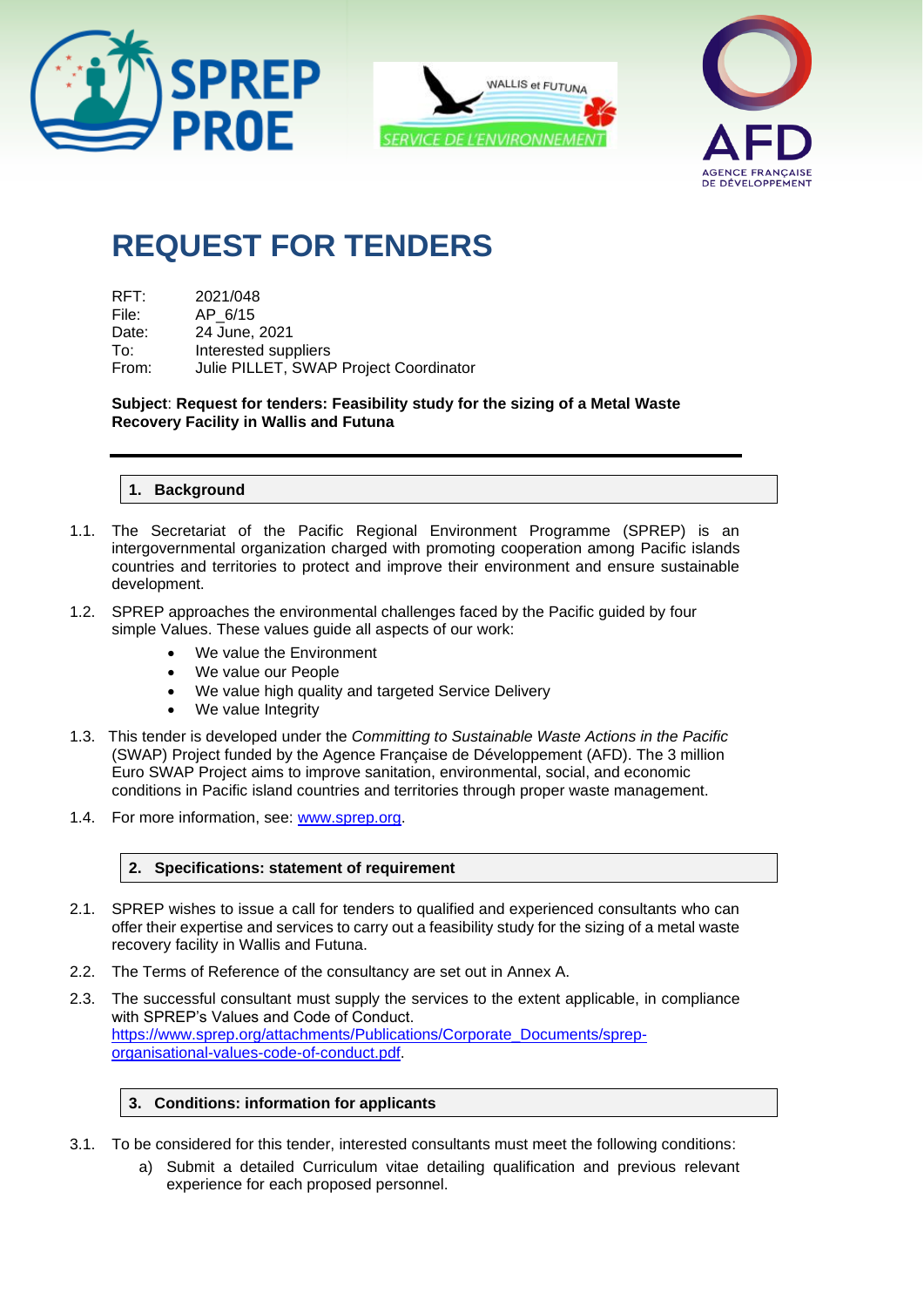





- b) Provide at least 3 relevant references for study conducted in a field similar to that of the present call for tenders.
- c) Complete the **tender application form** (note you are required to complete all areas in full as requested. **DO NOT** refer us to your CV. Failure to do so will result in the application **NOT** being considered).
- d) Perfect mastery of the French language.
- e) Sign the **conflict-of-interest** form.

#### **4. Submission guidelines**

- 4.1. Tender documentation should demonstrate that the bidder satisfies the conditions stated above and in the Terms of Reference, and is capable of meeting the specifications and timeframe. Documentation must also include supporting examples to address the evaluation criteria.
- 4.2. Tender documentation should outline the interested consultant's complete proposal:
	- Personnel (individual CV's which highlight relevant qualification and experience)
		- Qualification (at least 3 referees for all proposed personnel, including the most recent work relevant to this position)
		- **Tender application form** (details to be reflective of what is outlines in Annex A)
- 4.3 The technical proposal must contain the proposed project methodology noting schedule, activities, etc. in order to meet the expectations described in the specifications (Annex A).
- 4.4 The financial offer must be presented in Euro (EUR) and Pacific Franc (XPF TTC).
- 4.5 Complete the **conflict-of-interest form** provided.
- 4.6 Tenderers/Bidders must insist on an acknowledgement of receipt of tenders/proposals/bids.

#### **5. Tender Clarification**

5.1. Any clarification questions from applicants must be submitted by email to [procurement@sprep.org](mailto:procurement@sprep.org) before 12 July 2021. A summary of all questions received with an associated response will be posted on the SPREP website [www.sprep.org/tender](http://www.sprep.org/tender) by 14 July 2021.

#### **6. Evaluation criteria**

- 6.1. SPREP, in collaboration with the Service Territoriale de l'Environnement (STE) de Wallis et Futuna will select a consultant on the basis of the provided documentation demonstrates that the tenderer offers the best value for money, and that the tenderer satisfies the following criteria:
- 6.2. A proposal will be rejected if it fails to achieve 70% or more in the technical criteria and its accompanying financial proposal shall not be evaluated.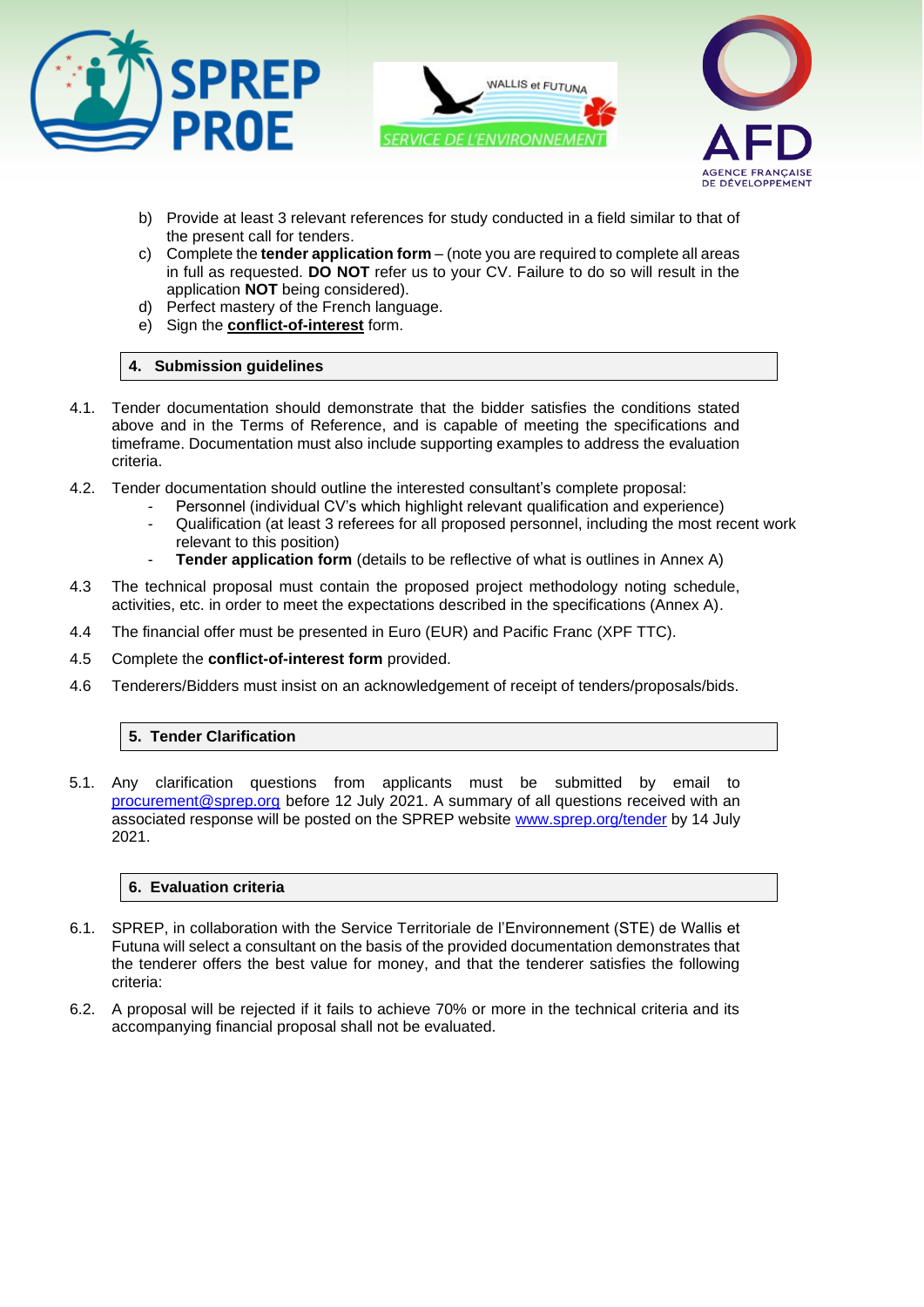





#### **I. Technical Score – 80%**

| Criteria                                     | <b>Detail</b>                                                                                                                                                                                                                                                                                | Weighting |
|----------------------------------------------|----------------------------------------------------------------------------------------------------------------------------------------------------------------------------------------------------------------------------------------------------------------------------------------------|-----------|
| <b>Experience</b>                            | Has a minimum of 8 years' experience in the development of waste<br>management facilities, with particular preference given to the<br>Pacific experience (CVs for each member of project team to be<br>provided).                                                                            |           |
|                                              | Minimum of 5 years' experience in conduction of feasibility study in<br>the fields of Waste and Wastewater Management, Environmental<br>Engineering, Climate Change, Environmental Management, or any<br>other related field, with particular preference given to the Pacific<br>experience. | 30%       |
|                                              | Expertise in engaging relevant stakeholders. At least 1 (one)<br>successful project in Pacific country.                                                                                                                                                                                      |           |
| <b>Technical</b><br>Proposal/<br>Methodology | The General approach – methodology proposed by the consultant<br>on how he/she will carry out this assignment.                                                                                                                                                                               |           |
|                                              | Show how the consultant(s) will articulate the collection and<br>analysis of data and related information for the preparation of the<br>Feasibility study.                                                                                                                                   |           |
|                                              | Show how the consultant(s) will conduct consultations to identify<br>and engage one or more private project leader(s) and financial<br>partners.                                                                                                                                             | 50%       |
|                                              | Timeline $-$ a Gantt chart of work activities including the starting<br>date, data collection, dates of consultations, report submission,<br>presentation, etc.                                                                                                                              |           |

#### **II. Financial Score – 20%**

A detailed budget is to be provided by the bidder(s) for each of the activities to be implemented.

The following formula shall be used to calculate the financial score for ONLY the proposals which score 70% or more in the technical criteria:

Financial Score = 20  $X \frac{Lower Bid Amount}{Total Bidding Amount of the Proposal}$ 

#### **7. Deadline**

- 7.1. **The due date for submission of the tender is: 22 July 2021, midnight (Apia, Samoa local time).**
- 7.2. Late submissions will be returned unopened to the sender.
- 7.3 Please send all tenders clearly marked 'RFT 2021/048: **Feasibility study for the sizing of a Metal Waste recovery Facility in Wallis and Futuna**.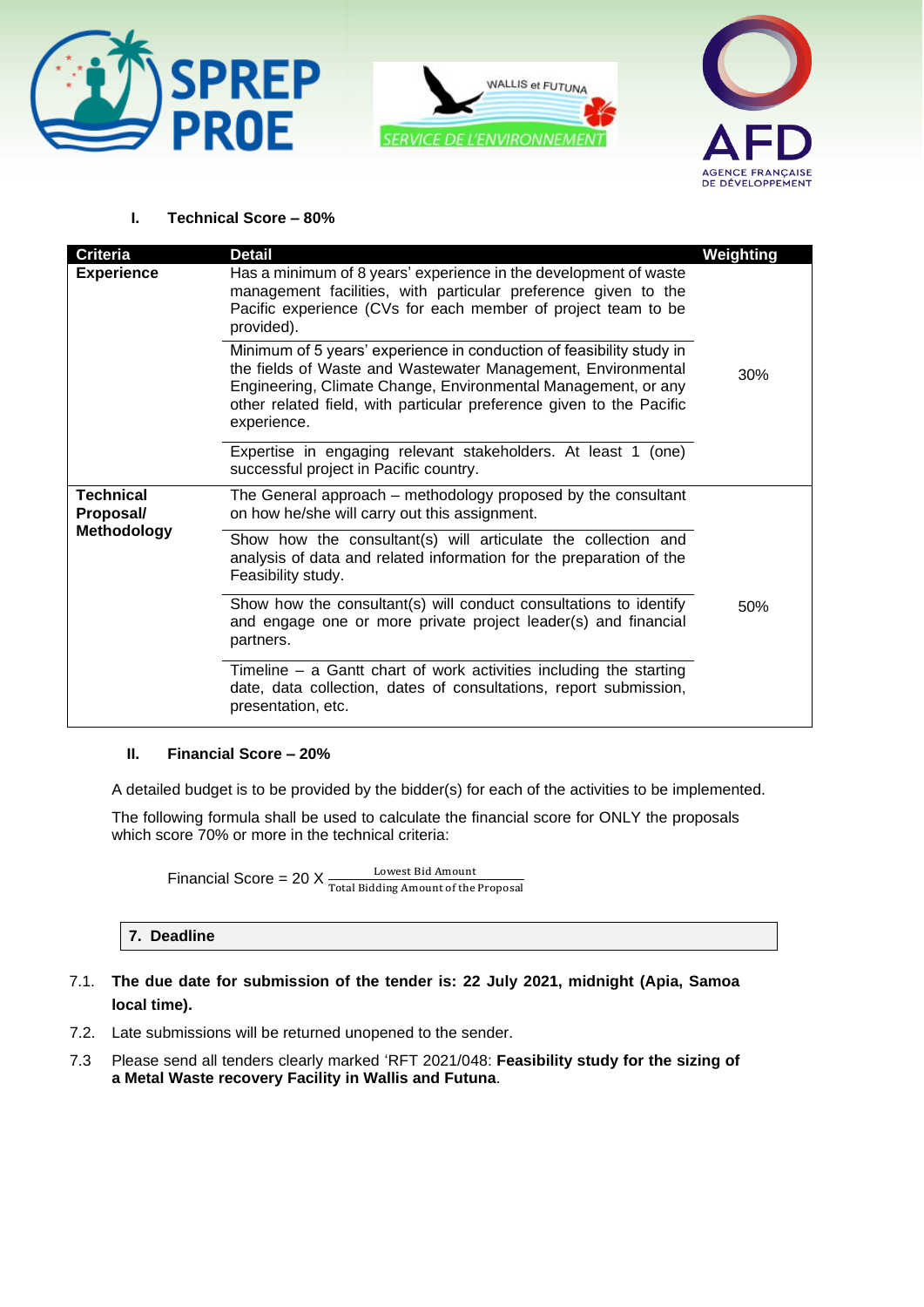





Mail: SPREP Attention: Procurement Officer PO Box 240 Apia, SAMOA Email: [tenders@sprep.org](mailto:tenders@sprep.org) (MOST PREFERRED OPTION)<br>Fax: 685 20231 Fax: 685 20231 Person: Submit by hand in the tenders' box at SPREP reception, Vailima, Samoa.

Note: Submissions made to the incorrect portal will not be considered by SPREP. If SPREP is made aware of the error in submission prior to the deadline, the applicant will be advised to resubmit their application to the correct portal. However, if SPREP is not made aware of the error in submission until after the deadline, then the application is considered late and will be returned unopened to the sender.

SPREP reserves the right to reject any or all tenders/bids and the lowest or any tender/bid will not necessarily be accepted.

**For any complaints regarding the Secretariat's tenders please refer to the Complaints section on the SPREP website** <http://www.sprep.org/accountability/complaints>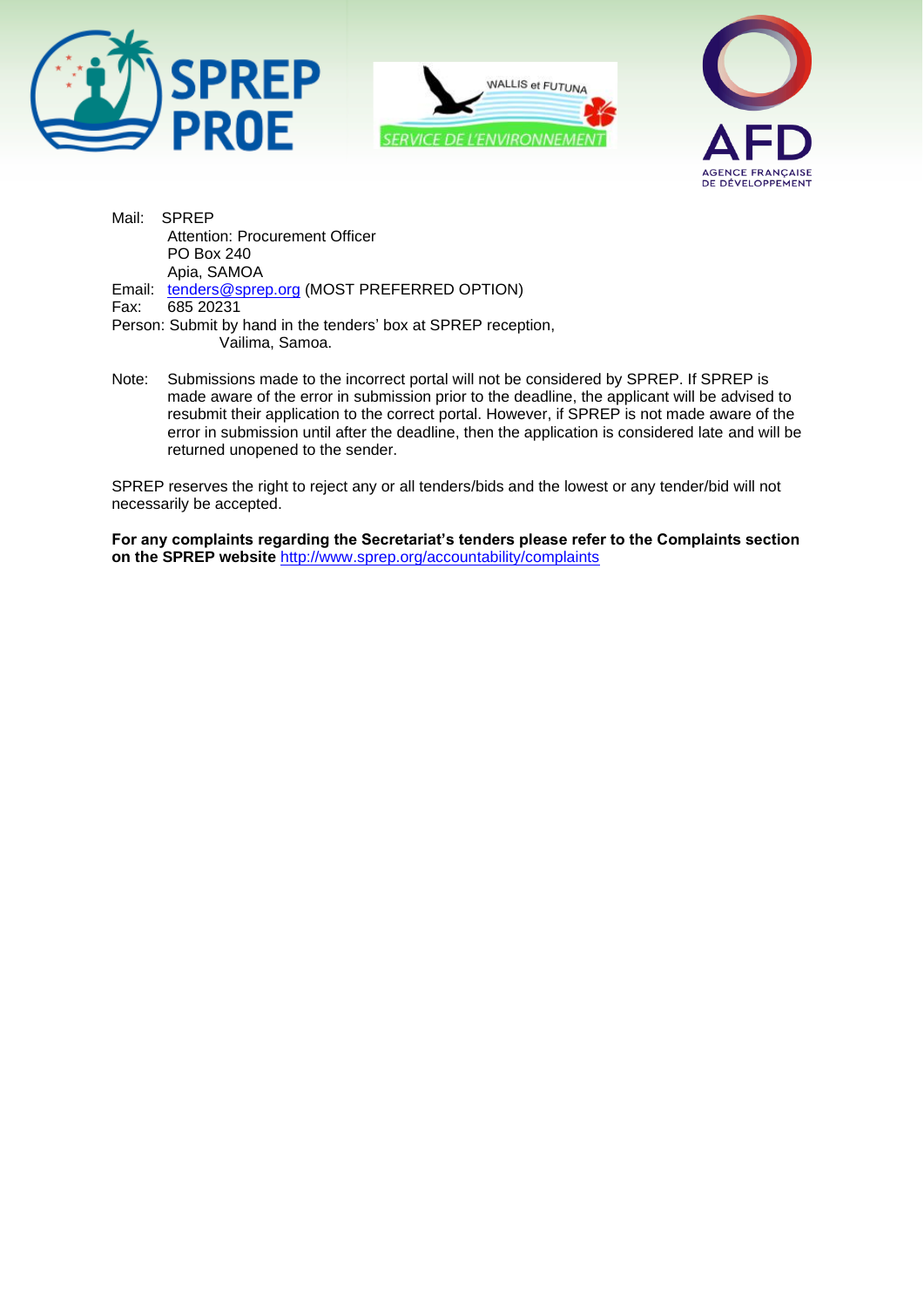





# **Annex A: Terms of Reference**

# **Feasibility study for the sizing of a Metal Waste recovery Facility in Wallis and Futuna**

# **1. BACKGROUND**

These Terms of References aim at recruiting a consultant for the conduct of a feasibility study for the development of a pilot project for a metal waste recovery facility in Wallis and Futuna.

The feasibility will be carried on behalf of the Secretariat of the Pacific Regional Environment Programme (SPREP), in close collaboration with the Territorial Environmental Service (STE) of Wallis and Futuna, represented by M. Paino Vanai, Head of Department.

This feasibility study is conducted within the *Committing to Sustainable Waste Actions in the Pacific* (SWAP) Project, a 3 million Euro regional project funded by the Agence Francaise de Développement (AFD) and implemented by SPREP to support 7 Pacific countries and territories to address cost-effective and sustainable management of waste and pollution.

Under the SWAP "sustainable financing mechanisms" component, the STE, the Territory's focal point, aims to develop a metal waste recovery process. The goal is to recover locally and/or to export the metal waste collected and stored in the landfills.

This pilot project proposal is in line with the Territory's Waste Management Plan (currently being finalized) with a main axis, among others, focused on the development of a local or regional circular economy. Moreover, this project will be aligned with two major ongoing projects related to waste management:

- The progressive rehabilitation and improvement of the Territory's landfills enhancement aimed at converting the landfills into sorting and pre-treatment centers (figures 1 and 2);
- The 2017 ecotax, based on the Extended Producer Responsibility principle, was initially applied on beverage containers. It was extended in 2020 to all rigid containers with a volume greater than 200 ml. The ecotax enabled the improvement of waste sorting and to constitution of significant deposits with an average of 20 tons of metal waste sorted and compacted per year. In addition, there is a historical deposit from bulky and potentially recoverable end-of-life vehicles (ELV).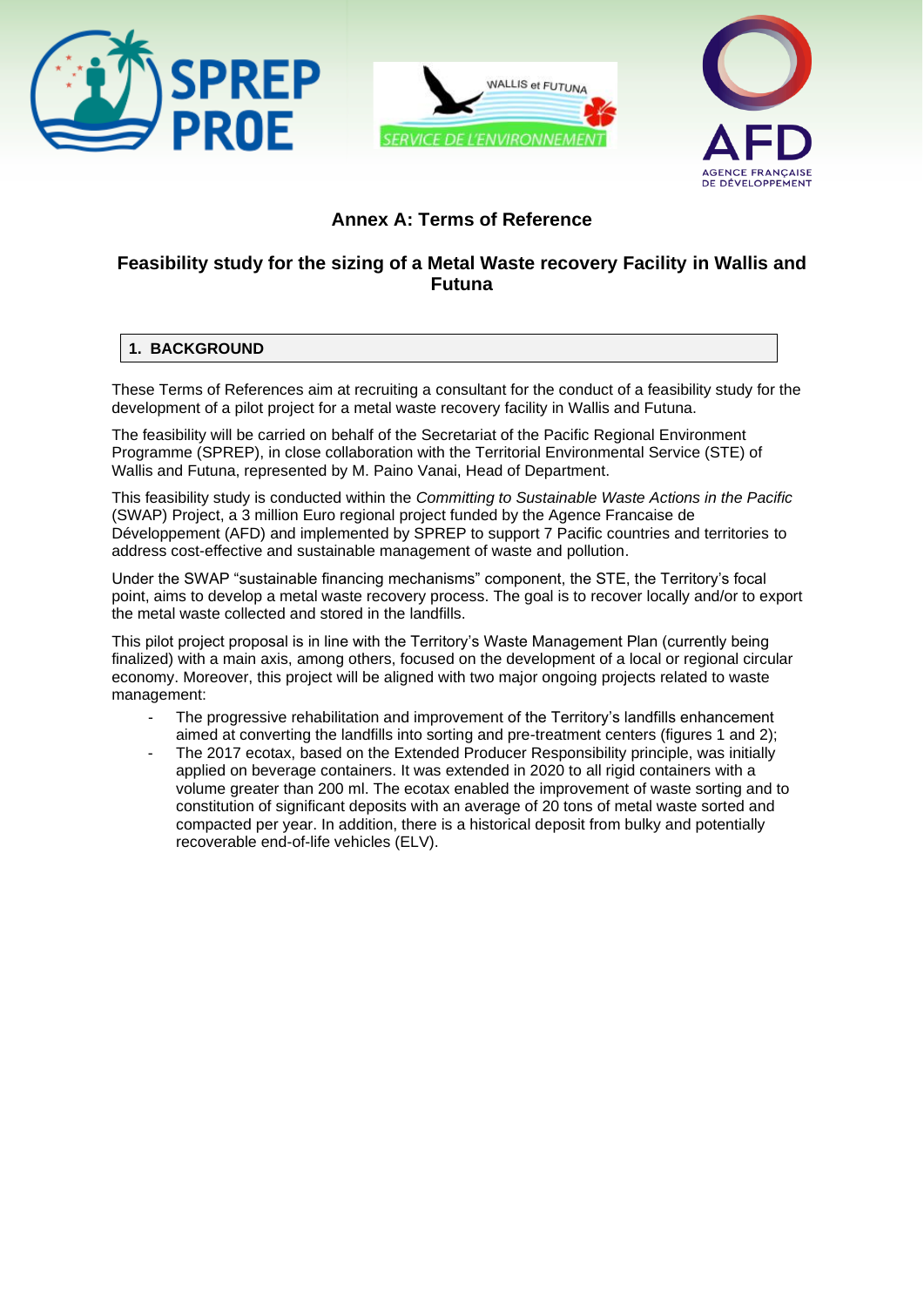







Figure 1: Satellite map of Futuna's landfill showing the current configuration



Figure 2: Satellite map of Wallis' landfill showing the current configuration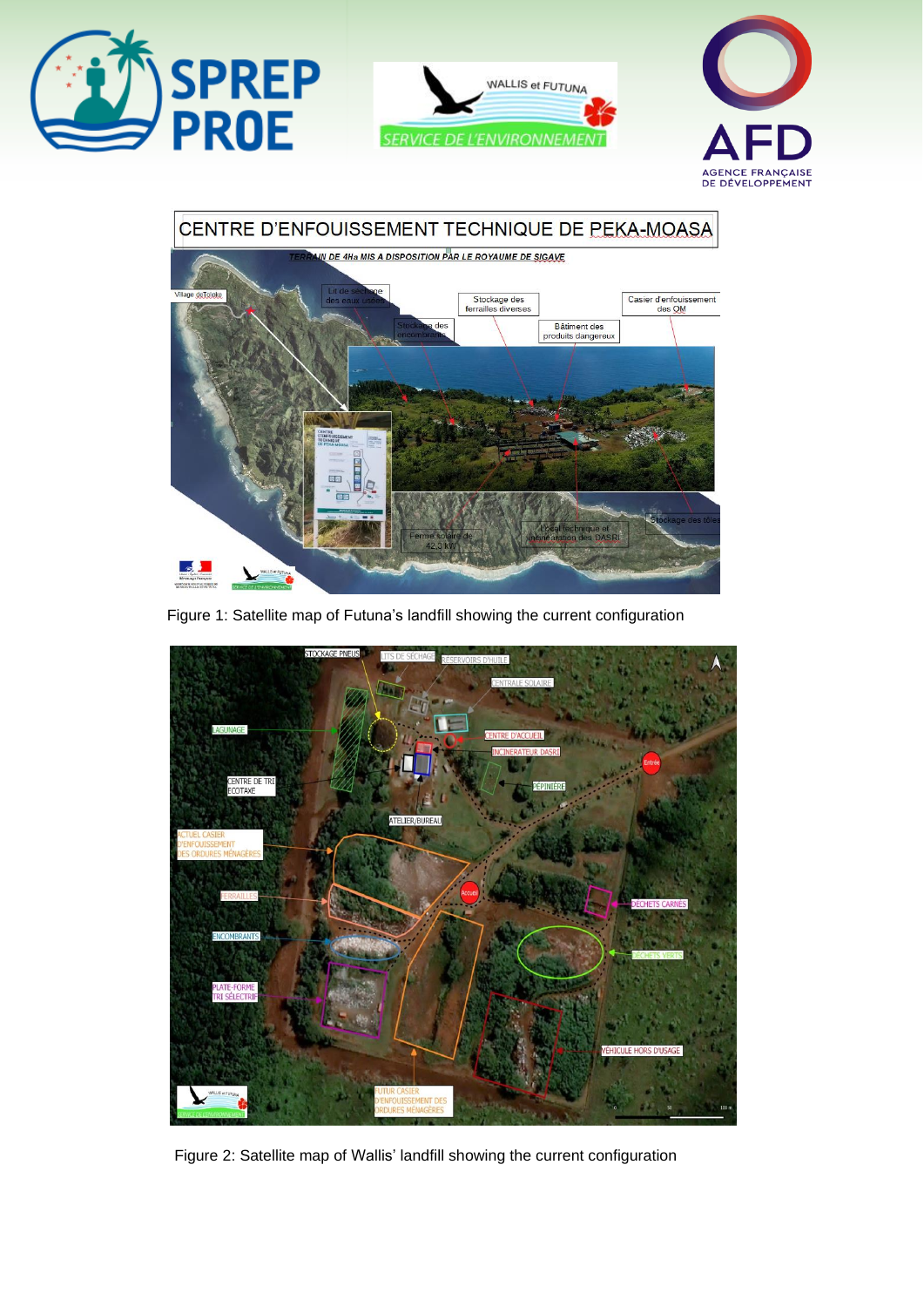





# **2. FEASIBILITY STUDY PURPOSE**

The main objectives of this feasibility study are to:

- Prepare a detailed inventory of the existing metal waste deposit and to assess its potential evolution;
- Develop the technical-economic sizing of the facility(s) on the basis of the available deposits;
- Identify the recovered materials outlets in the local and regional context;
- Provide a financial estimate of the different scenarios and identify the financial partners who could be involved in the project;
- Identify the regulatory context for the implementation of the pilot project ((environmental regulations, etc);
- Identify the private project leader (as well as the optimal location) and the support arrangements for this leader (e.g. partners, technical, administrative and/or financial training, etc);
- Provide detailed schedule for the pilot project's development and implementation.

The feasibility study shall ultimately enable to:

- 1) propose an installation sized to meet the constraints and characteristics of Wallis and Futuna;
- 2) identify one or more private project leader(s); and
- 3) provide technical, economic, environmental, and regulatory elements allowing him/them to engage or not into the pilot project, knowing the related risks and constraints.

The consultant will have to take into account in its analysis and proposals the Territory's context, issues, opportunities, and local constraints (e.g. geographic isolation, climate, economy characteristics, limited human resources) which will determine the relevance of the project(s).

# **3. FEASIBILITY STUDY OVERVIEW**

The study has an obligation of result for the objectives listed below:

#### *3.1 Inventory of available resources and evaluation of the potential for recovery*

The objective is to estimate:

- The current metal waste deposit likely to be recovered by specifying the characteristics (quality, quantity, value);
- The foreseeable evolution of this deposit and streams, based on data available from STE and the Customs Service in particular; and
- Ongoing/upcoming opportunities for sorting facilities (e.g. current pre-treatment and treatment conditions) and recovery (projects underway or under consideration) with one or more supply scenarios.

#### *3.2 Definition of recovery devices adapted to the local context*

The objective is to define the sizing of the facilities and equipment to be acquired, and the related cost, including supply costs and operating and maintenance expenses, given the particular isolation and remoteness context of Wallis and Futuna Islands.

The consultant will identify:

- The most suitable artisanal, semi-industrial or industrial recovery system(s) (infrastructure, materials, equipment and manpower) for the Territory; and
- The economic outlets for the recovered waste (development of a local market or exportation channel).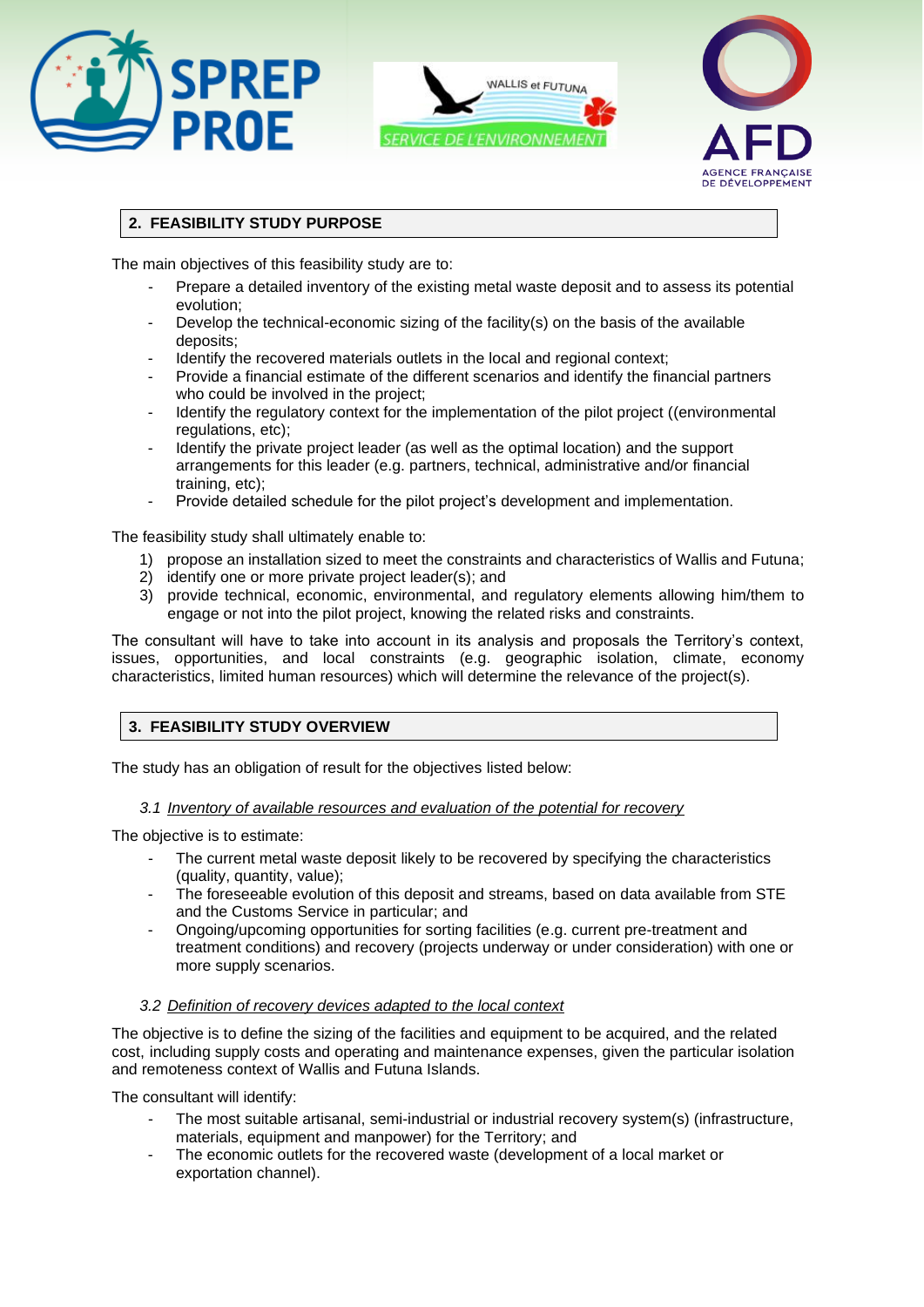





Different scenarios could be defined by considering the following topics:

#### **Technical issues**

For each scenario, it is expected to detail the sizing carried out given the proposed technical choice and to identify all the associated investments, operating costs and potential revenues. The different process will be presented including:

- A technical description (main characteristics) of the equipment to be set up and its sizing,
- The arrangements for the waste collection/transportation/treatment (relevance of the development of new collection modes, determination of the necessary logistical means, etc);
- The possible operating mode (analysis of technical skills required, maintenance and operating constraints, facility management); and
- Potential revenues.

The feasibility study should also determine the characteristics of the location, including:

- The collected waste storage site: surface area, storage mode, site security, etc);
- The treatment facility: surface area, equipment:
- The availability of the site: existing buildings, to be acquired, to be built, etc; and
- The proximity of the collection site, site accessibility.

#### **Human resources issues**

Employment is an important issue of the project so that the feasibility study shall incorporate:

- The evaluation of the number of staff required;
- The positions and skills description (profile, qualification level, type of contracts); and
- The analysis of the training required for the personnel.

# **Legal and regulatory issues**

The objective is to analyse the legal and regulatory constraints related to the implementation of a metal waste treatment facility, including:

- The analysis of the most suitable legal form for the new structure to be created (if necessary);
- The analysis of the management arrangements; and
- The inventory of the legal and regulatory constraints of the project.

# **Financial issues**

The study will include a financial analysis to assess the project feasibility, including:

- A financial assessment of the intellectual services required for the project design and implementation (design studies, regulatory files, etc);
- An investment estimate for all the stages of the implement and operation of the recovery system (equipment, etc);
- An assessment of the operating budget and staff cost;
- The identification of financing modes and possible partnerships; and
- An estimate of the revenues.

# **Project planning**

The feasibility study shall include an implementation project schedule showing:

- The timeframes for any intellectual services to be provided (design studies, regulatory files, etc); and
- The construction and equipment supply deadlines.

# *3.3 Comparative scenarios analysis*

The consultant shall provide a ranking of the identified scenarios, according to the following criteria: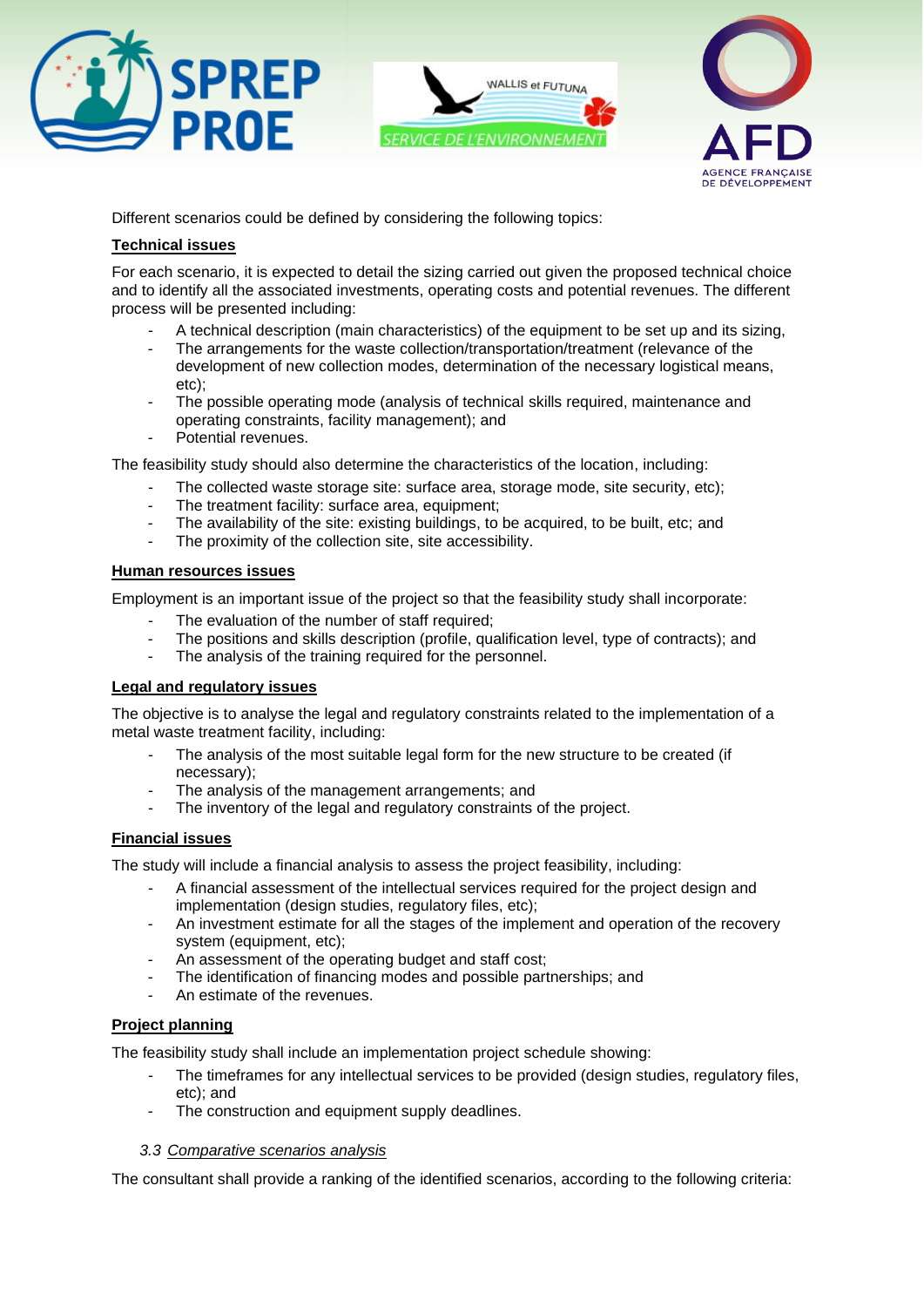





- The adequacy with the Territory geographical and economic context (feasibility and ease realisation, identification of the necessary trainings, etc);
- The technology of required equipment;
- The assessment of costs (equipment, utilities, disposal costs, transportation, etc) and revenues (waste acceptance fees, potential take-back costs of outgoing materials, etc);
- The operational and financial sustainability;
- The regulatory provisions and administrative procedures to be followed, particularly in terms of environment, safety and hygiene;
- The environmental impacts; and
- The contribution to the achievement of the targets set in the Waste Management Plan.

# *3.4 Identification of a private project leader and support arrangements*

Following the deposit study and the elaboration of recovery scenarios, one or more potential private project leader(s) shall be identified in close collaboration with the key territory actors (e;g; STE, Labour and Social Affairs Inspection Service, Chamber of Commerce, Industry, Trades and Agriculture). The potential project leader(s) will depend on the financial, technical, regulatory, environmental or land capacities identified.

The consultant shall provide a comparative analysis of project leader(s).

The support arrangements for this(these) project leader(s) shall also be defined (e.g. partnerships, technical, administrative and/or financial trainings, etc).

# **4. TERMS OF THE FEASIBILITY STUDY**

# *4.1 Feasibility Study Report*

The final report shall address all the items listed in part 2 "Feasibility Study overview" and provide recommendations and comments. The expected outputs and documents to be produced are as follows:

- A report on the state of the deposit, its potential evolution, and on current/planned sorting and recovery facilities;
- A report with graphic elements describing the technical and economic scenarios, including the regulatory and legal provisions to be taken into account in the development of the project, as well as the overall financial estimate and the general schedule for its completion, including the intellectual services to be provided;
- A multi-criteria analysis table, showing the advantages and disadvantages of each scenario;
- A presentation of the conclusions of the comparative study of the different scenarios;
- In order to identify the project leader, a synthetic contact database specifying the structures interviewed, the contact person's coordinates and position, the type(s) and date(s) of the interview, and the progress of the negotiations; and
- A multi-criteria analysis table, showing the advantages and disadvantages of each potential project leader and location.

The final report shall be submitted no later than 90 days after the date of award of the contract. Intermediate phases shall be specified by the applicant.

It will be attached to a summary report (3 pages maximum) including a summary of the main points of the study with a presentation of the different phases and deadlines for the completion of the project according to each proposed scenario, and a financial section.

The documents will be delivered in French, in paper format and in an editable digital version (.doc or .rtf).